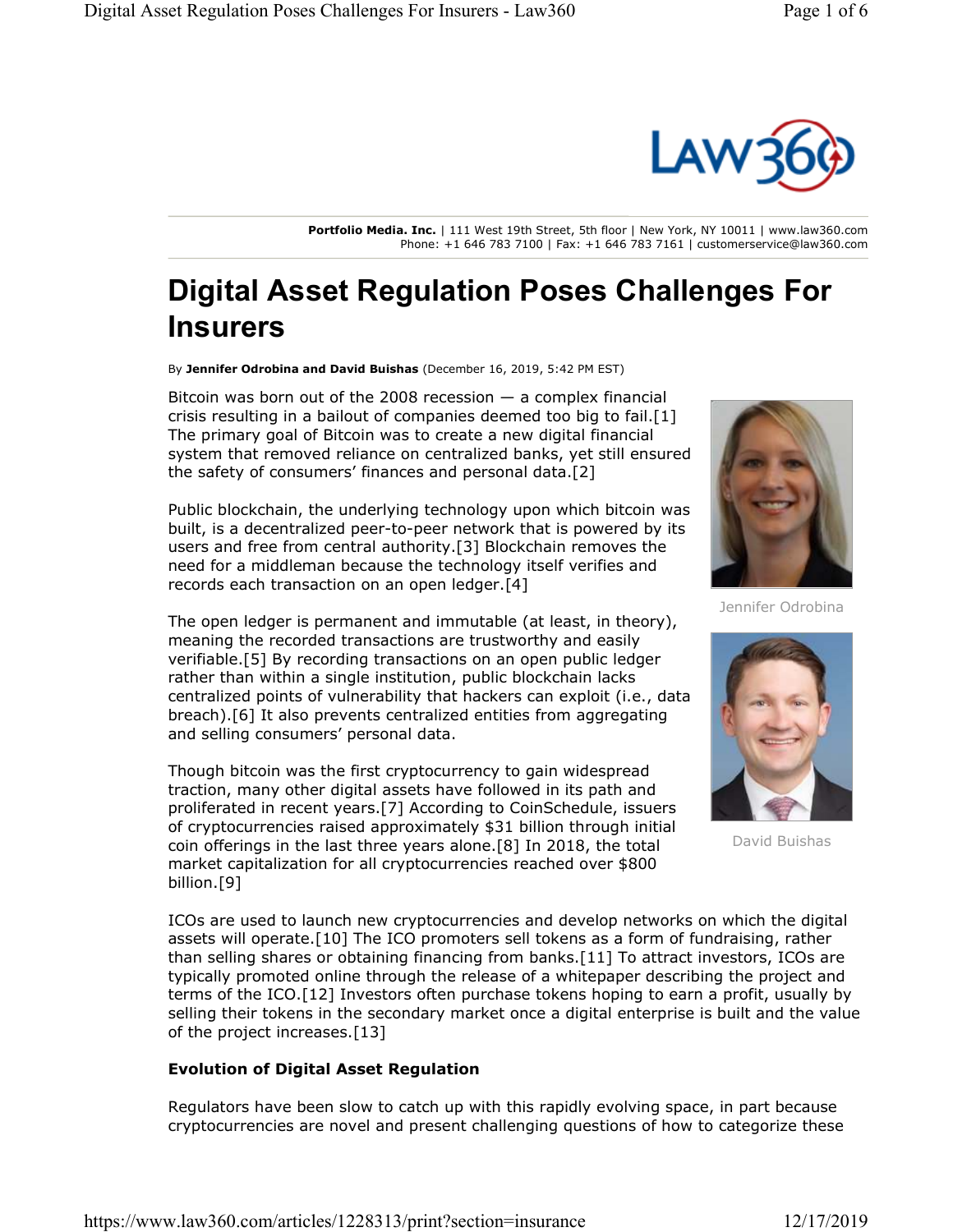ill-defined assets. Although bitcoin and other cryptocurrencies can be used to purchase goods and services, the U.S. Department of the Treasury has concluded that cryptocurrencies are not actually currencies because they are not legal tender.[14]

The U.S. Commodity Futures Trading Commission, which oversees futures, options and derivative contracts, has accepted regulatory jurisdiction over virtual currency transactions as commodities.[15] The CFTC's jurisdiction is implicated whenever a virtual currency is used in a derivative contract, or where there is fraud or manipulation involving a traded virtual currency.[16]

The U.S. Securities and Exchange Commission's scope of regulatory authority for virtual assets is less clear because cryptocurrencies do not neatly fit within existing U.S. securities laws. In SEC v. W.J. Howey & Co., the U.S. Supreme Court established the test for determining when an investment contract constitutes a security.[17]

According to the court, "an investment contract for purposes of the Securities Act means a contract, transaction or scheme whereby a person (1) invests his money (2) in a common enterprise and (3) is led to expect profits (4) solely from the efforts of the promoter or a third party."[18]

Existing cryptocurrencies like bitcoin are unlikely to meet the Howey test. Indeed, SEC Chairman Jay Clayton recently acknowledged that bitcoin does not meet the formal definition of a security.[19] Conversely, a newly launched ICO may qualify as a security under certain circumstances, which would subject its promoters to the rigorous disclosure and registration requirements of U.S. securities laws.[20] Understanding what those circumstances are, however, is often a fact-intensive inquiry.

Seeking to clarify its position on regulation of ICOs, the SEC recently issued a public statement regarding digital assets.[21] Therein, the SEC emphasized that cryptomarket participants must adhere to the "well-established federal securities law framework when dealing with technological innovations, regardless of whether the securities are issued in certificated form or using new technologies, such as blockchain."[22]

Clayton echoed this position, stating, "[E]very ICO I've seen is a security."[23] More recently, the SEC published a framework for applying U.S. federal securities laws to digital assets, which identifies the factors market participants should consider in assessing whether a digital asset is offered or sold as an investment contract and, therefore, is a security.[24]

In an effort to regulate initial public offerings of cryptocurrency tokens, the SEC has been aggressively pursuing enforcement actions against companies for engaging in, facilitating and/or promoting the unregistered offering and sale of securities.[25] The SEC keeps a list of all ICO-related enforcement actions on its website.[26]

This list, which includes numerous enforcement actions in 2019, does not encompass nonpublic investigations by governmental agencies or the hundreds of private lawsuits brought by purchasers of digital assets alleging violations of U.S. securities laws, fraud and breach of contract.[27] Notably, recent private litigation has targeted both the companies that create and promote ICOs, as well as the directors and officers of these organizations.

In response to this growing ICO-litigation trend, U.S. courts have struggled with providing clear guidance on whether ICOs actually involve an offer/sale of securities, in part because that determination is so fact-intensive.[28] On Feb. 14, however, the U.S. District Court for the Southern District of California issued an important decision in SEC v. Blockvest, holding that the promotion of a particular ICO token was a securities offering and satisfied the Howey test.[29]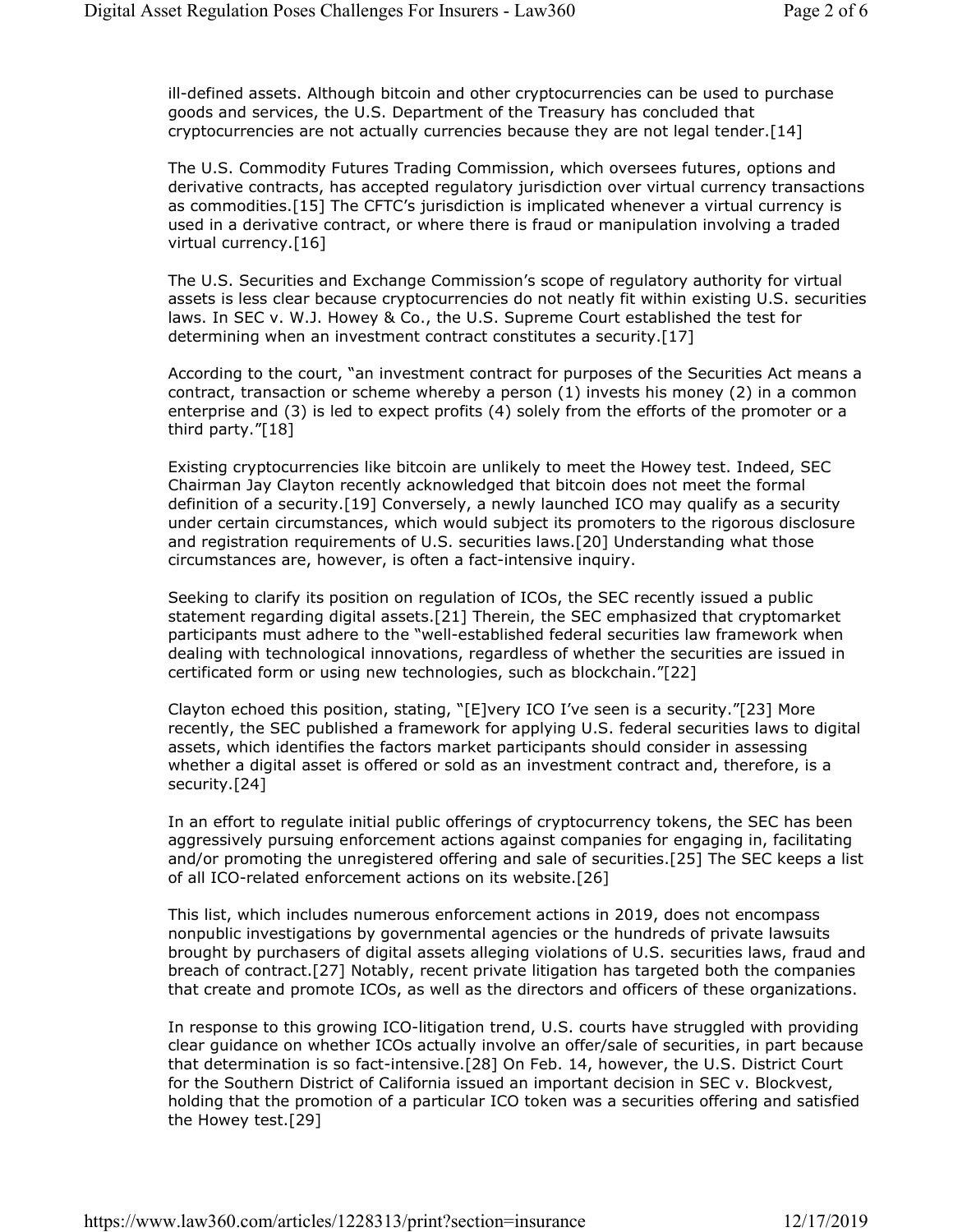This decision is notable because it marks the first time a U.S. court has determined as a matter of law that the promotion of a particular ICO violated securities laws. The holding, however, should not be viewed as a blanket rule extending the application of U.S. securities laws to all ICOs, as each ICO presents a unique factual scenario.

One reason U.S. courts and regulators have been somewhat constrained in their ability to provide clear guidance on the scope of cryptocurrency regulation is that the regulatory framework is arguably outdated for this new asset class. However, the legislative scheme may soon be changing.

The United States House Committee on Financial Services recently hosted a crypto roundtable with over 45 representatives from major Wall Street firms to discuss improving regulatory uncertainty of cryptocurrencies.[30] On April 9, Reps. Warren Davidson, R-Ohio, and Darren Soto, D-Fla., introduced the bipartisan Token Taxonomy Act, H.R. 2144, in an attempt to modernize the treatment of cryptocurrencies under U.S. securities laws.[31]

The Token Taxonomy Act aims to amend the Securities Act of 1933 and Securities Exchange Act of 1934 to exclude digital tokens from the definition of security.[32] It also seeks to clarify that securities laws would not apply to a cryptocurrency once it has become a fully functioning network.[33] While the Token Taxonomy Act aims to promote innovation of blockchain economies by clarifying the regulatory landscape, it is still too early to tell whether the bill will gain traction in Congress.[34]

Due to regulatory uncertainty in this rapidly evolving space, it is common for businesses engaged in ICOs to go to market without necessarily complying with state and federal securities laws.[35] With the recent precipitous drop in the value of cryptocurrencies, the number of ICO-related securities class actions is climbing and will likely continue to grow. Until legislative guidance arrives on treatment of virtual currencies, businesses engaged in blockchain technology or virtual currency development can expect this litigation trend to continue.

## **Impact on Insurance Market**

The insurance industry is grappling with difficult decisions on how to interpret and apply traditional insurance products to the recent string of ICO-related enforcement actions and litigation. Indeed, many of the current ICO-related claims arose prior to the development of a dedicated cryptocurrency insurance market. As a result of these developments, entities and individuals targeted by ICO-related litigation have sought coverage under traditional errors-and-omissions and directors-and-officers liability policies.

A threshold issue for analyzing traditional insurance coverage for ICO claims is whether the insurer ever intended to cover such risks. Policy insuring agreements and exclusions should be examined carefully to determine their applicability depending on the particularity of the ICO-related claim.

For instance, a professional liability E&O policy generally provides coverage to entities and individuals who are accused of committing wrongful acts while rendering or failing to render professional services. E&O insurance could potentially become relevant if an SEC subpoena, enforcement action or ICO-lawsuit targets the advisers, lawyers, promoters or broker-dealers that helped facilitate the ICO.

The SEC has specifically warned in a newsletter that its enforcement actions could extend to market professionals assisting companies in planning and executing ICOs.[36] Therefore, evaluating whether an E&O policy is triggered will generally require an analysis of whether the promoter, broker-dealer or other individual is accused of committing wrongful acts in rendering or failing to render professional services.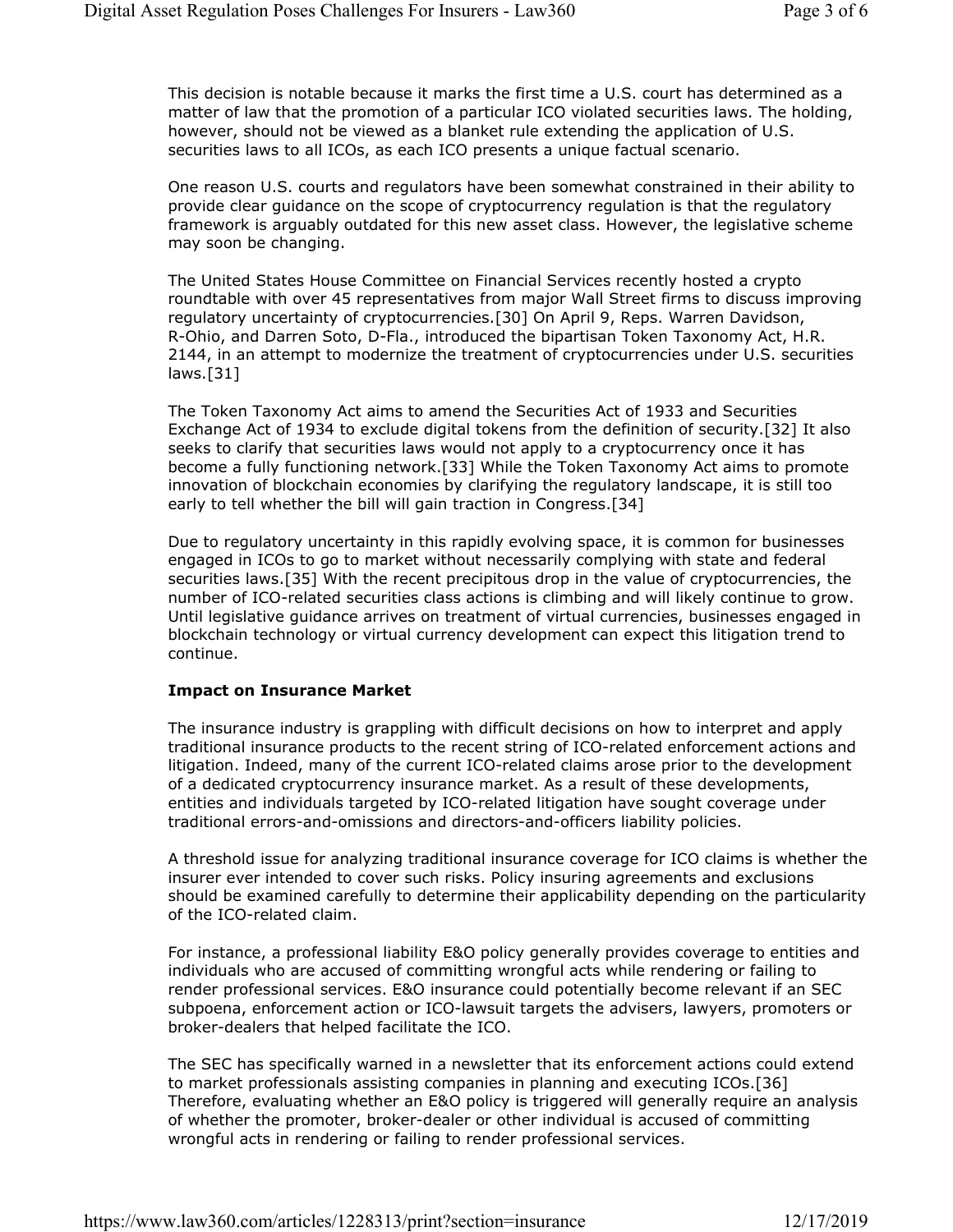ICO litigation may also impact traditional D&O liability policies. A private company's (as opposed to public company) D&O policy generally provides coverage for claims involving violations of securities laws. However, private company D&O policies also often contain exclusions that bar coverage for publicly traded securities.

D&O policies also may exclude coverage for claims involving professional services. Therefore, when considering whether a particular D&O policy might respond to an ICO claim, it is important to evaluate whether the ICO constitutes a public offering of securities or involves professional services.

A solution for insurance companies that do not want to cover such risks could be to include a cryptocurrency exclusion by endorsement or on the base form of the policy. A solution for insureds who may wish to cover potential cryptocurrency exposure is to work closely with their insurance broker to ensure their exposure  $-$  whether E&O, D&O or another  $-$  is appropriately tailored to fit within the policy's insurance grants and not precluded by any exclusions.

## **Conclusion**

Blockchain technology presents a paradigm shift in virtually every industry, including financial services, health care, social media and insurance. It allows consumers to securely transmit information and assets (cryptocurrencies/tokens) without relying on central intermediaries to process their transactions.

The rise of cryptocurrencies, driven largely by speculators and the ICO phenomenon, has resulted in a multibillion-dollar increase in market cap valuation over recent years. U.S. regulators have been slow to adapt, but are beginning to aggressively patrol this evolving space. Additionally, ICO and cryptocurrency-related securities class action lawsuits are on the rise.

For insurers, marketing to crypto-related businesses presents opportunities for substantial growth. Managing risks arising from ICOs and other digital asset transactions, however, will require clearer direction from U.S. regulators, legislators and courts.

*Jennifer L. Odrobina is a vice president at Sompo International Holdings Ltd.*

*David J. Buishas is a partner at BatesCarey LLP.*

*The opinions expressed are those of the author(s) and do not necessarily reflect the views of the firm, its clients, or Portfolio Media Inc., or any of its or their respective affiliates. This article is for general information purposes and is not intended to be and should not be taken as legal advice.*

[1] U.S. Senate Comm. on Banking, Housing, and Urban Affairs. Examining Regulatory Framework for Digital Currencies and Blockchain, (Jul. 30, 2019), available at https://www.banking.senate.gov/imo/media/doc/Nelson%20Testimony%207-30-19.pdf (last visited Sept. 17, 2019).

[2] Satoshi Nakamoto, Bitcoin: A Peer-to-Peer Electronic Cash System, available at https://bitcoin.org/bitcoin.pdf (last visisted Sept. 17, 2019).

[3] Id.

[4] Bitcoin, FAQ Page, available at https://bitcoin.org/en/how-it-works (last visited Sept.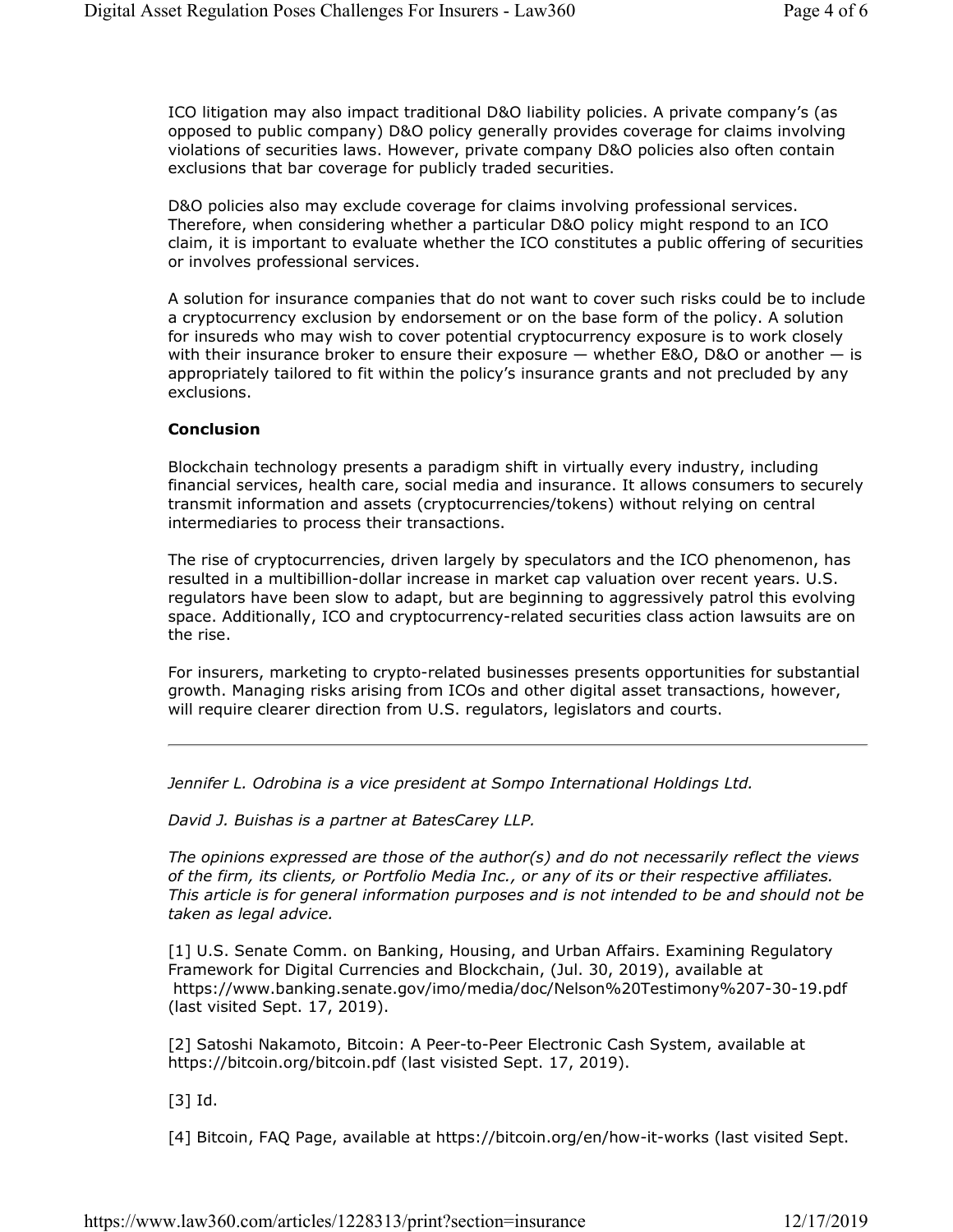17, 2019).

[5] Id.

[6] Id.

[7] CoinSchedule, Beta, Crypto Token Sales Market Statustics, available at https://www.coinschedule.com/stats/ALL?dates=Jan+01%2C+2016+to+Sep+17% 2C+2019 (last visited Sept. 17, 2019).

[8] Id.

[9] CoinMarketCap, Global Charts, available at https://coinmarketcap.com/charts/ (last visited Sept. 17, 2019).

[10] U.S. Securities and Exchange Comm., Investor Bulletin: Initial Coin Offerings (Jul. 27, 2017), available at https://www.sec.gov/oiea/investor-alerts-and-bulletins/ib\_coinofferings (last visited Sept. 17, 2019).

[11] Id.

[12] Id.

[13] Id.

[14] U.S. Senate Comm. On Banking, Housing and Urban Affairs, supra note 1.

[15] CTFC v. McDonnell, et al.  $\bullet$ , 287 F. Supp. 3d 213 (E.D.N.Y. 2018) (virtual currencies may be regulated by the CFTC as a commodity and amendments to the Commodity Exchange Act under Dodd-Frank empower the CFTC to bring suit against virtual currency companies engaged in fraudulent conduct).

[16] Id.

[17] SEC v. W.J. Howey & Co.  $\bullet$ , 328 U.S. 293 (1946).

[18] Id.

[19] Investopedia, SEC Chairs Bitcoin is Not a Security (June. 25, 2019), available at https://www.investopedia.com/news/sec-chair-says-bitcoin-not-security/.

[20] U.S. Securities and Exchange Comm., Statement on Digital Asset Securities Issuance and Trading (Nov. 16, 2018), available at https://www.sec.gov/news/publicstatement/digital-asset-securites-issuuance-and-trading (last visited Sept. 17, 2019).

[21] Id.

[22] Id.

[23] U.S. Senate Comm. on Banking, Housing, and Urban Affairs, Virtual Currencies: The Oversight Role of the U.S. Securities and Exchange Comm. and the U.S. Commodity Futures Trading Comm.(Feb. 6, 2018),available at

https://www.banking.senate.gov/hearings/virtual-currencies-the-oversight-role-of-the-ussecurities-and-exchange-commission-and-the-us-commodity-futures-trading-commission.

[24] U.S. Securities and Exchange Comm., Framework for Investment Contract Analysis of Digital Assets, available at https://www.sec.gov/corpfin/framework-investment-contract